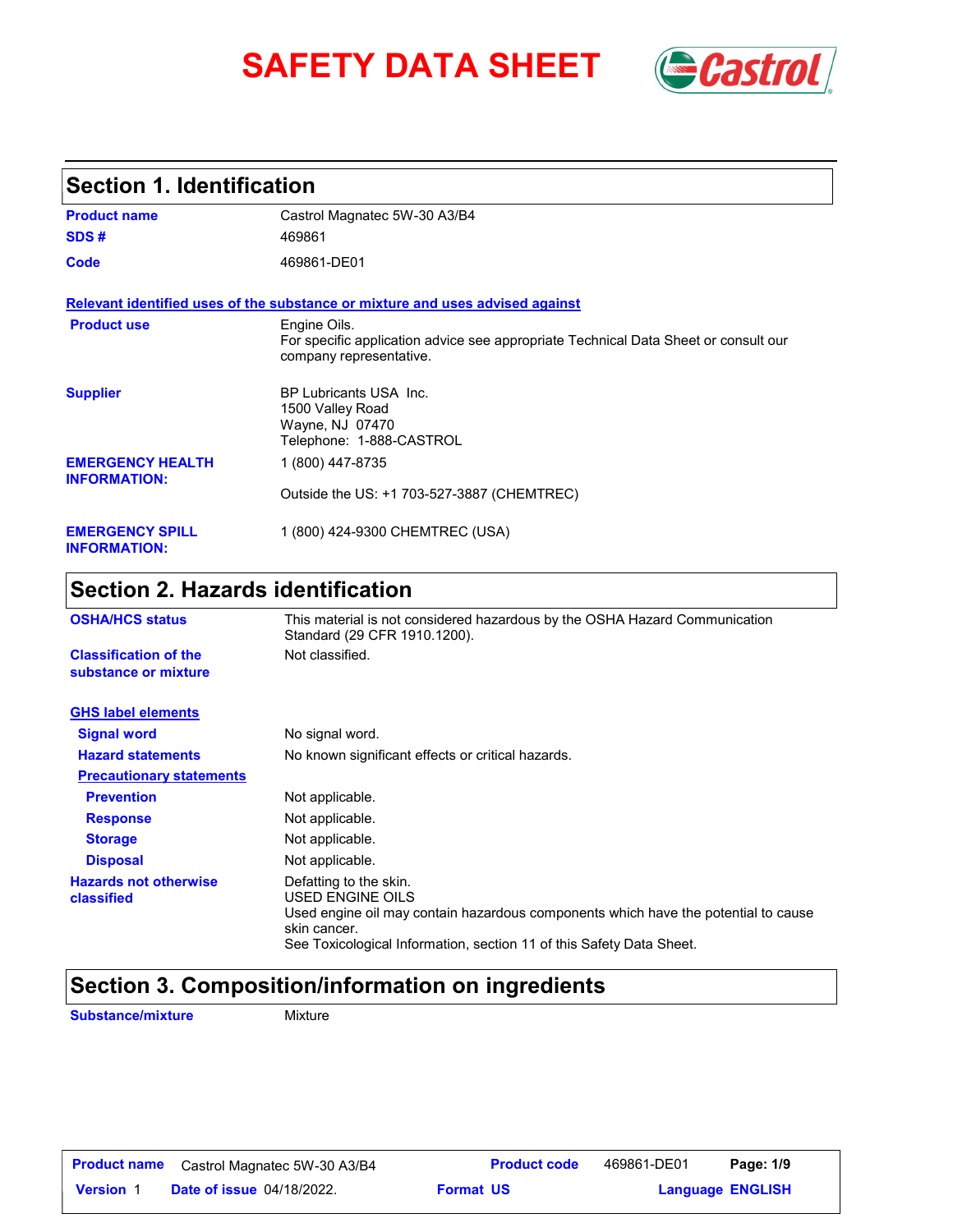# **Section 3. Composition/information on ingredients**

| <b>Ingredient name</b>                                               | <b>CAS number</b> | $\frac{9}{6}$ |
|----------------------------------------------------------------------|-------------------|---------------|
| Distillates (petroleum), hydrotreated heavy paraffinic               | 64742-54-7        | ≥50 - ≤75     |
| Distillates (petroleum), hydrotreated heavy paraffinic               | 64742-54-7        | ≥25 - ≤50     |
| Distillates (petroleum), solvent-dewaxed heavy paraffinic            | 64742-65-0        | ≤5            |
| Lubricating oils (petroleum), C15-30, hydrotreated neutral oil-based | 72623-86-0        | -≤3           |
| Lubricating oils (petroleum), C20-50, hydrotreated neutral oil-based | 72623-87-1        | -≤3           |

Any concentration shown as a range is to protect confidentiality or is due to batch variation.

**There are no additional ingredients present which, within the current knowledge of the supplier and in the concentrations applicable, are classified as hazardous to health and hence require reporting in this section.**

**Occupational exposure limits, if available, are listed in Section 8.**

# **Section 4. First aid measures**

### **Description of necessary first aid measures**

| Eye contact                       | In case of contact, immediately flush eyes with plenty of water for at least 15 minutes.<br>Eyelids should be held away from the eyeball to ensure thorough rinsing. Check for and<br>remove any contact lenses. Get medical attention. |
|-----------------------------------|-----------------------------------------------------------------------------------------------------------------------------------------------------------------------------------------------------------------------------------------|
| <b>Skin contact</b>               | Wash skin thoroughly with soap and water or use recognized skin cleanser. Remove<br>contaminated clothing and shoes. Wash clothing before reuse. Clean shoes thoroughly<br>before reuse. Get medical attention if symptoms occur.       |
| <b>Inhalation</b>                 | If inhaled, remove to fresh air. Get medical attention if symptoms occur.                                                                                                                                                               |
| <b>Ingestion</b>                  | Do not induce vomiting unless directed to do so by medical personnel. Get medical<br>attention if symptoms occur.                                                                                                                       |
| <b>Protection of first-aiders</b> | No action shall be taken involving any personal risk or without suitable training.                                                                                                                                                      |

### **Most important symptoms/effects, acute and delayed**

**See Section 11 for more detailed information on health effects and symptoms.**

### **Indication of immediate medical attention and special treatment needed, if necessary**

| <b>Notes to physician</b>  | Treatment should in general be symptomatic and directed to relieving any effects. |
|----------------------------|-----------------------------------------------------------------------------------|
| <b>Specific treatments</b> | No specific treatment.                                                            |

# **Section 5. Fire-fighting measures**

| <b>Extinguishing media</b>                                                                                                                                          |                                                                                                                                                                                                |  |  |
|---------------------------------------------------------------------------------------------------------------------------------------------------------------------|------------------------------------------------------------------------------------------------------------------------------------------------------------------------------------------------|--|--|
| <b>Suitable extinguishing</b><br>media                                                                                                                              | In case of fire, use foam, dry chemical or carbon dioxide extinguisher or spray.                                                                                                               |  |  |
| Unsuitable extinguishing<br>media                                                                                                                                   | Do not use water jet.                                                                                                                                                                          |  |  |
| <b>Specific hazards arising</b><br>from the chemical                                                                                                                | In a fire or if heated, a pressure increase will occur and the container may burst.                                                                                                            |  |  |
| <b>Hazardous combustion</b><br>Combustion products may include the following:<br>carbon oxides (CO, CO <sub>2</sub> ) (carbon monoxide, carbon dioxide)<br>products |                                                                                                                                                                                                |  |  |
| <b>Special protective actions</b><br>for fire-fighters                                                                                                              | No action shall be taken involving any personal risk or without suitable training. Promptly<br>isolate the scene by removing all persons from the vicinity of the incident if there is a fire. |  |  |
| <b>Special protective</b><br>equipment for fire-fighters                                                                                                            | Fire-fighters should wear positive pressure self-contained breathing apparatus (SCBA)<br>and full turnout gear.                                                                                |  |  |

| <b>Product name</b> | Castrol Magnatec 5W-30 A3/B4     | <b>Product code</b> | 469861-DE01 | Page: 2/9               |  |
|---------------------|----------------------------------|---------------------|-------------|-------------------------|--|
| <b>Version 1</b>    | <b>Date of issue 04/18/2022.</b> | <b>Format US</b>    |             | <b>Language ENGLISH</b> |  |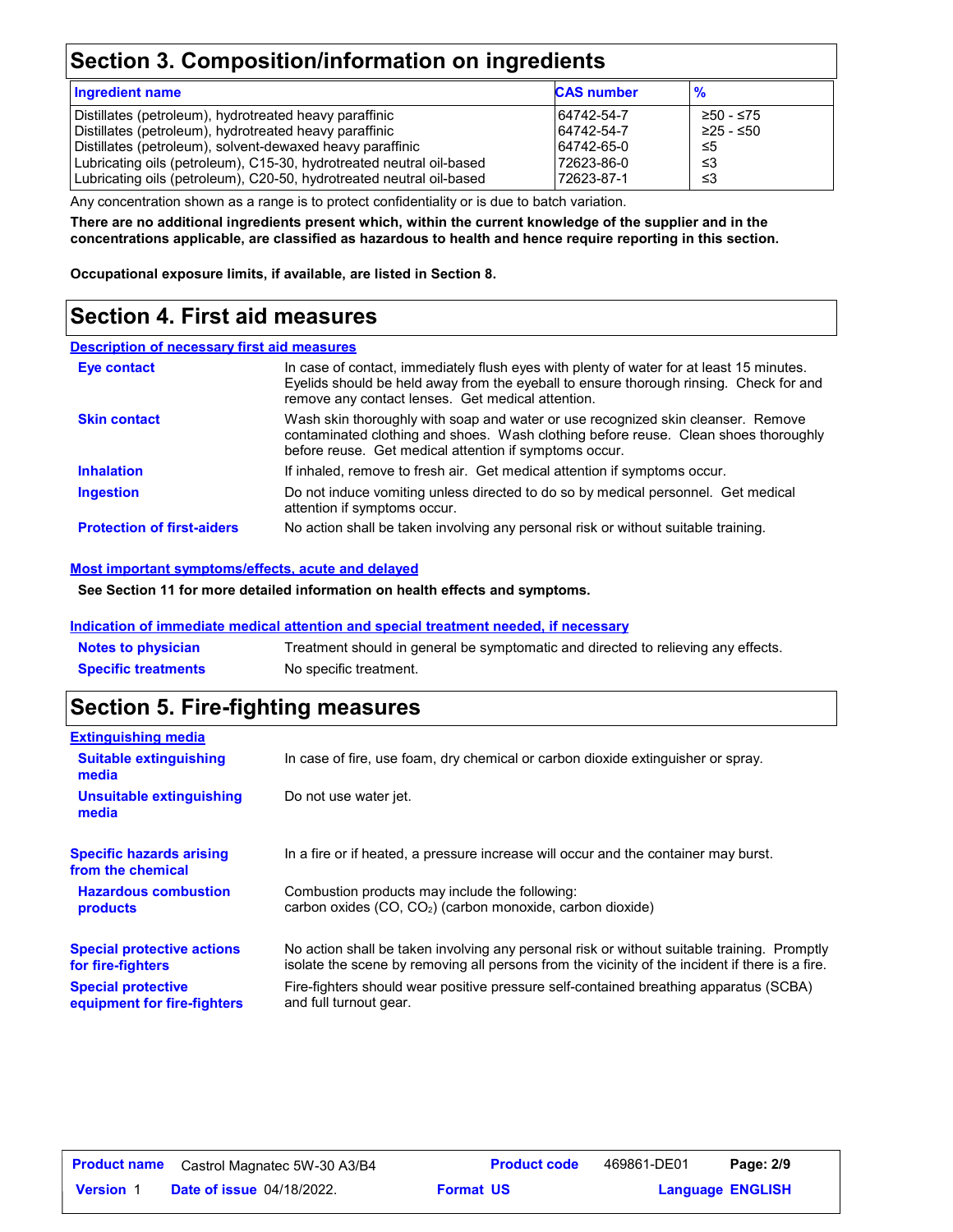# **Section 6. Accidental release measures**

|                                                              | <b>Personal precautions, protective equipment and emergency procedures</b>                                                                                                                                                                                                                                                                                                                         |  |  |
|--------------------------------------------------------------|----------------------------------------------------------------------------------------------------------------------------------------------------------------------------------------------------------------------------------------------------------------------------------------------------------------------------------------------------------------------------------------------------|--|--|
| For non-emergency<br>personnel                               | No action shall be taken involving any personal risk or without suitable training.<br>Evacuate surrounding areas. Keep unnecessary and unprotected personnel from<br>entering. Do not touch or walk through spilled material. Put on appropriate personal<br>protective equipment. Floors may be slippery; use care to avoid falling.                                                              |  |  |
| For emergency responders                                     | If specialized clothing is required to deal with the spillage, take note of any information in<br>Section 8 on suitable and unsuitable materials. See also the information in "For non-<br>emergency personnel".                                                                                                                                                                                   |  |  |
| <b>Environmental precautions</b>                             | Avoid dispersal of spilled material and runoff and contact with soil, waterways, drains<br>and sewers. Inform the relevant authorities if the product has caused environmental<br>pollution (sewers, waterways, soil or air).                                                                                                                                                                      |  |  |
| <b>Methods and materials for containment and cleaning up</b> |                                                                                                                                                                                                                                                                                                                                                                                                    |  |  |
| <b>Small spill</b>                                           | Stop leak if without risk. Move containers from spill area. Absorb with an inert material<br>and place in an appropriate waste disposal container. Dispose of via a licensed waste<br>disposal contractor.                                                                                                                                                                                         |  |  |
| Large spill                                                  | Stop leak if without risk. Move containers from spill area. Prevent entry into sewers,<br>water courses, basements or confined areas. Contain and collect spillage with non-<br>combustible, absorbent material e.g. sand, earth, vermiculite or diatomaceous earth and<br>place in container for disposal according to local regulations. Dispose of via a licensed<br>waste disposal contractor. |  |  |

### **Section 7. Handling and storage**

| <b>Precautions for safe handling</b>                                             |                                                                                                                                                                                                                                                                                                                                                                                                                                                                                                                                                                                               |
|----------------------------------------------------------------------------------|-----------------------------------------------------------------------------------------------------------------------------------------------------------------------------------------------------------------------------------------------------------------------------------------------------------------------------------------------------------------------------------------------------------------------------------------------------------------------------------------------------------------------------------------------------------------------------------------------|
| <b>Protective measures</b>                                                       | Put on appropriate personal protective equipment (see Section 8).                                                                                                                                                                                                                                                                                                                                                                                                                                                                                                                             |
| <b>Advice on general</b><br>occupational hygiene                                 | Eating, drinking and smoking should be prohibited in areas where this material is<br>handled, stored and processed. Wash thoroughly after handling. Remove contaminated<br>clothing and protective equipment before entering eating areas. See also Section 8 for<br>additional information on hygiene measures.                                                                                                                                                                                                                                                                              |
| <b>Conditions for safe storage,</b><br>including any<br><i>incompatibilities</i> | Store in accordance with local regulations. Store in original container protected from<br>direct sunlight in a dry, cool and well-ventilated area, away from incompatible materials<br>(see Section 10) and food and drink. Keep container tightly closed and sealed until<br>ready for use. Store and use only in equipment/containers designed for use with this<br>product. Containers that have been opened must be carefully resealed and kept upright<br>to prevent leakage. Do not store in unlabeled containers. Use appropriate containment<br>to avoid environmental contamination. |
| <b>Not suitable</b>                                                              | Prolonged exposure to elevated temperature                                                                                                                                                                                                                                                                                                                                                                                                                                                                                                                                                    |

### **Section 8. Exposure controls/personal protection**

### **Control parameters**

**Occupational exposure limits**

Distillates (petroleum), hydrotreated heavy paraffinic **ACGIH TLV (United States).**

TWA: 5 mg/m<sup>3</sup> 8 hours. Issued/Revised: 11/2009 Form: Inhalable fraction **OSHA PEL (United States).** TWA: 5 mg/m<sup>3</sup> 8 hours. Issued/Revised: 6/1993

Distillates (petroleum), hydrotreated heavy paraffinic **ACGIH TLV (United States).**

TWA: 5 mg/m<sup>3</sup> 8 hours. Issued/Revised: 11/2009 Form: Inhalable fraction **OSHA PEL (United States).** TWA: 5 mg/m<sup>3</sup> 8 hours. Issued/Revised: 6/1993

Distillates (petroleum), solvent-dewaxed heavy paraffinic **ACGIH TLV (United States).**

TWA: 5 mg/m<sup>3</sup> 8 hours. Issued/Revised:

| <b>Product name</b> | Castrol Magnatec 5W-30 A3/B4     | <b>Product code</b> | 469861-DE01 | Page: 3/9               |
|---------------------|----------------------------------|---------------------|-------------|-------------------------|
| <b>Version 1</b>    | <b>Date of issue 04/18/2022.</b> | <b>Format US</b>    |             | <b>Language ENGLISH</b> |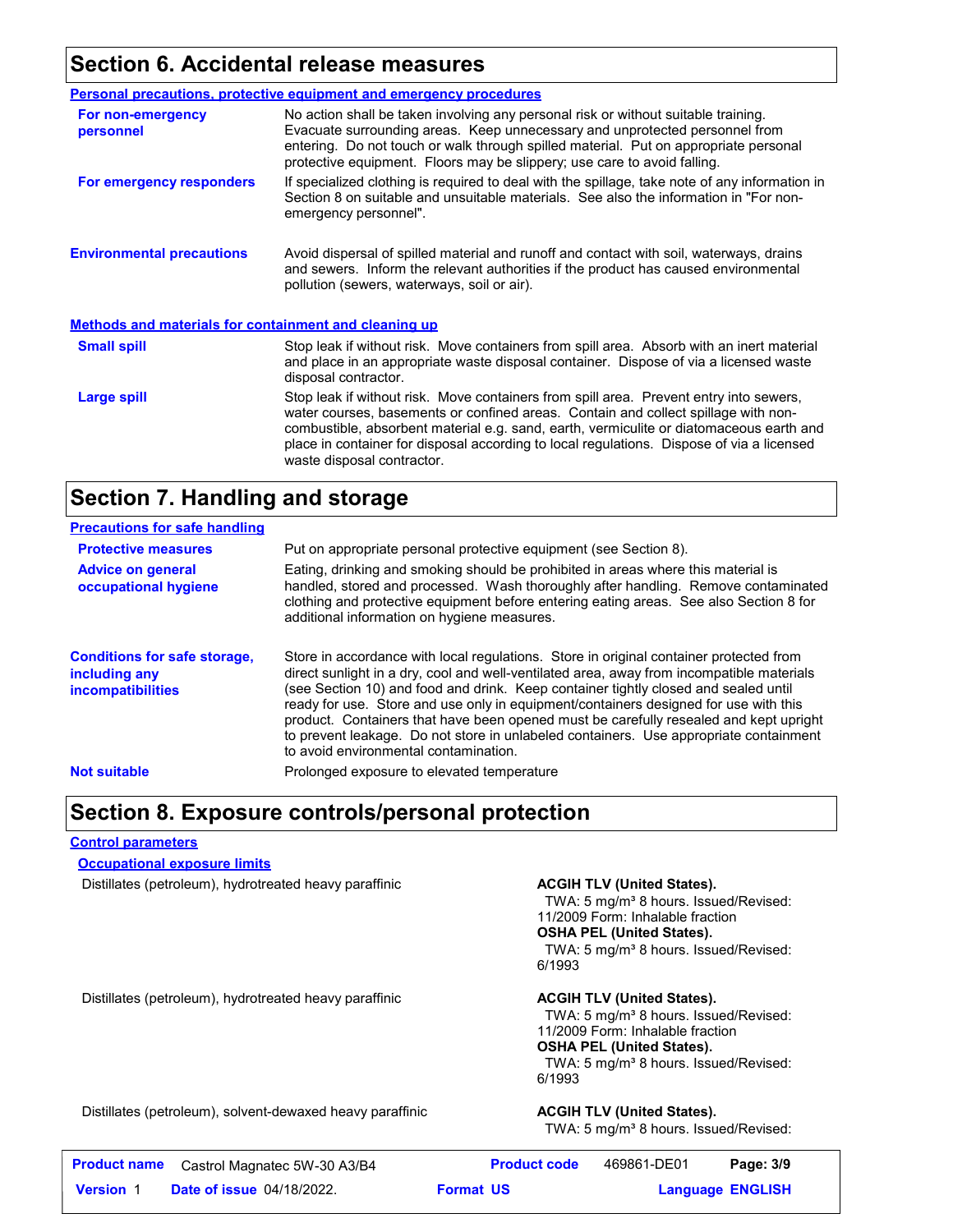|                                                                      | Section 8. Exposure controls/personal protection                                                                                                                                                                                                                                                                                                                                                                                                                                                                                                                                                                                                                                                                                                                                                                                                                                                                                                                                                           |                                                                                                                                                                                                                                                                                                                                                                                                                                                                                                                                                                                                                                                                                                                         |  |
|----------------------------------------------------------------------|------------------------------------------------------------------------------------------------------------------------------------------------------------------------------------------------------------------------------------------------------------------------------------------------------------------------------------------------------------------------------------------------------------------------------------------------------------------------------------------------------------------------------------------------------------------------------------------------------------------------------------------------------------------------------------------------------------------------------------------------------------------------------------------------------------------------------------------------------------------------------------------------------------------------------------------------------------------------------------------------------------|-------------------------------------------------------------------------------------------------------------------------------------------------------------------------------------------------------------------------------------------------------------------------------------------------------------------------------------------------------------------------------------------------------------------------------------------------------------------------------------------------------------------------------------------------------------------------------------------------------------------------------------------------------------------------------------------------------------------------|--|
|                                                                      |                                                                                                                                                                                                                                                                                                                                                                                                                                                                                                                                                                                                                                                                                                                                                                                                                                                                                                                                                                                                            | 11/2009 Form: Inhalable fraction<br><b>OSHA PEL (United States).</b><br>TWA: 5 mg/m <sup>3</sup> 8 hours. Issued/Revised:                                                                                                                                                                                                                                                                                                                                                                                                                                                                                                                                                                                               |  |
| Lubricating oils (petroleum), C15-30, hydrotreated neutral oil-based |                                                                                                                                                                                                                                                                                                                                                                                                                                                                                                                                                                                                                                                                                                                                                                                                                                                                                                                                                                                                            | 6/1993<br><b>ACGIH TLV (United States).</b><br>TWA: 5 mg/m <sup>3</sup> 8 hours. Issued/Revised:                                                                                                                                                                                                                                                                                                                                                                                                                                                                                                                                                                                                                        |  |
|                                                                      |                                                                                                                                                                                                                                                                                                                                                                                                                                                                                                                                                                                                                                                                                                                                                                                                                                                                                                                                                                                                            | 11/2009 Form: Inhalable fraction<br><b>OSHA PEL (United States).</b><br>TWA: 5 mg/m <sup>3</sup> 8 hours. Issued/Revised:<br>6/1993                                                                                                                                                                                                                                                                                                                                                                                                                                                                                                                                                                                     |  |
|                                                                      | Lubricating oils (petroleum), C20-50, hydrotreated neutral oil-based                                                                                                                                                                                                                                                                                                                                                                                                                                                                                                                                                                                                                                                                                                                                                                                                                                                                                                                                       | None.                                                                                                                                                                                                                                                                                                                                                                                                                                                                                                                                                                                                                                                                                                                   |  |
| <b>Appropriate engineering</b><br><b>controls</b>                    | All activities involving chemicals should be assessed for their risks to health, to ensure<br>exposures are adequately controlled. Personal protective equipment should only be<br>considered after other forms of control measures (e.g. engineering controls) have been<br>suitably evaluated. Personal protective equipment should conform to appropriate<br>standards, be suitable for use, be kept in good condition and properly maintained.<br>Your supplier of personal protective equipment should be consulted for advice on<br>selection and appropriate standards. For further information contact your national<br>organisation for standards.<br>Provide exhaust ventilation or other engineering controls to keep the relevant airborne<br>concentrations below their respective occupational exposure limits.<br>The final choice of protective equipment will depend upon a risk assessment. It is<br>important to ensure that all items of personal protective equipment are compatible. |                                                                                                                                                                                                                                                                                                                                                                                                                                                                                                                                                                                                                                                                                                                         |  |
| <b>Environmental exposure</b><br>controls                            | Emissions from ventilation or work process equipment should be checked to ensure they<br>comply with the requirements of environmental protection legislation. In some cases,<br>fume scrubbers, filters or engineering modifications to the process equipment will be<br>necessary to reduce emissions to acceptable levels.                                                                                                                                                                                                                                                                                                                                                                                                                                                                                                                                                                                                                                                                              |                                                                                                                                                                                                                                                                                                                                                                                                                                                                                                                                                                                                                                                                                                                         |  |
| <b>Individual protection measures</b>                                |                                                                                                                                                                                                                                                                                                                                                                                                                                                                                                                                                                                                                                                                                                                                                                                                                                                                                                                                                                                                            |                                                                                                                                                                                                                                                                                                                                                                                                                                                                                                                                                                                                                                                                                                                         |  |
| <b>Hygiene measures</b>                                              | showers are close to the workstation location.                                                                                                                                                                                                                                                                                                                                                                                                                                                                                                                                                                                                                                                                                                                                                                                                                                                                                                                                                             | Wash hands, forearms and face thoroughly after handling chemical products, before<br>eating, smoking and using the lavatory and at the end of the working period.<br>Appropriate techniques should be used to remove potentially contaminated clothing.<br>Wash contaminated clothing before reusing. Ensure that eyewash stations and safety                                                                                                                                                                                                                                                                                                                                                                           |  |
| <b>Eye/face protection</b>                                           | Safety glasses with side shields.                                                                                                                                                                                                                                                                                                                                                                                                                                                                                                                                                                                                                                                                                                                                                                                                                                                                                                                                                                          |                                                                                                                                                                                                                                                                                                                                                                                                                                                                                                                                                                                                                                                                                                                         |  |
| <b>Skin protection</b>                                               |                                                                                                                                                                                                                                                                                                                                                                                                                                                                                                                                                                                                                                                                                                                                                                                                                                                                                                                                                                                                            |                                                                                                                                                                                                                                                                                                                                                                                                                                                                                                                                                                                                                                                                                                                         |  |
| <b>Hand protection</b>                                               | manufacturer and with a full assessment of the working conditions.                                                                                                                                                                                                                                                                                                                                                                                                                                                                                                                                                                                                                                                                                                                                                                                                                                                                                                                                         | Wear protective gloves if prolonged or repeated contact is likely. Wear chemical<br>resistant gloves. Recommended: Nitrile gloves. The correct choice of protective gloves<br>depends upon the chemicals being handled, the conditions of work and use, and the<br>condition of the gloves (even the best chemically resistant glove will break down after<br>repeated chemical exposures). Most gloves provide only a short time of protection<br>before they must be discarded and replaced. Because specific work environments and<br>material handling practices vary, safety procedures should be developed for each<br>intended application. Gloves should therefore be chosen in consultation with the supplier/ |  |
| <b>Body protection</b>                                               | Use of protective clothing is good industrial practice.<br>this product.<br>suits and boots will be required.                                                                                                                                                                                                                                                                                                                                                                                                                                                                                                                                                                                                                                                                                                                                                                                                                                                                                              | Personal protective equipment for the body should be selected based on the task being<br>performed and the risks involved and should be approved by a specialist before handling<br>Cotton or polyester/cotton overalls will only provide protection against light superficial<br>contamination that will not soak through to the skin. Overalls should be laundered on a<br>regular basis. When the risk of skin exposure is high (e.g. when cleaning up spillages or<br>if there is a risk of splashing) then chemical resistant aprons and/or impervious chemical                                                                                                                                                    |  |
| <b>Other skin protection</b>                                         | specialist before handling this product.                                                                                                                                                                                                                                                                                                                                                                                                                                                                                                                                                                                                                                                                                                                                                                                                                                                                                                                                                                   | Appropriate footwear and any additional skin protection measures should be selected<br>based on the task being performed and the risks involved and should be approved by a                                                                                                                                                                                                                                                                                                                                                                                                                                                                                                                                             |  |

Г

٦

| <b>Product name</b> | Castrol Magnatec 5W-30 A3/B4     |                  | <b>Product code</b> | 469861-DE01             | Page: 4/9 |  |
|---------------------|----------------------------------|------------------|---------------------|-------------------------|-----------|--|
| <b>Version 1</b>    | <b>Date of issue 04/18/2022.</b> | <b>Format US</b> |                     | <b>Language ENGLISH</b> |           |  |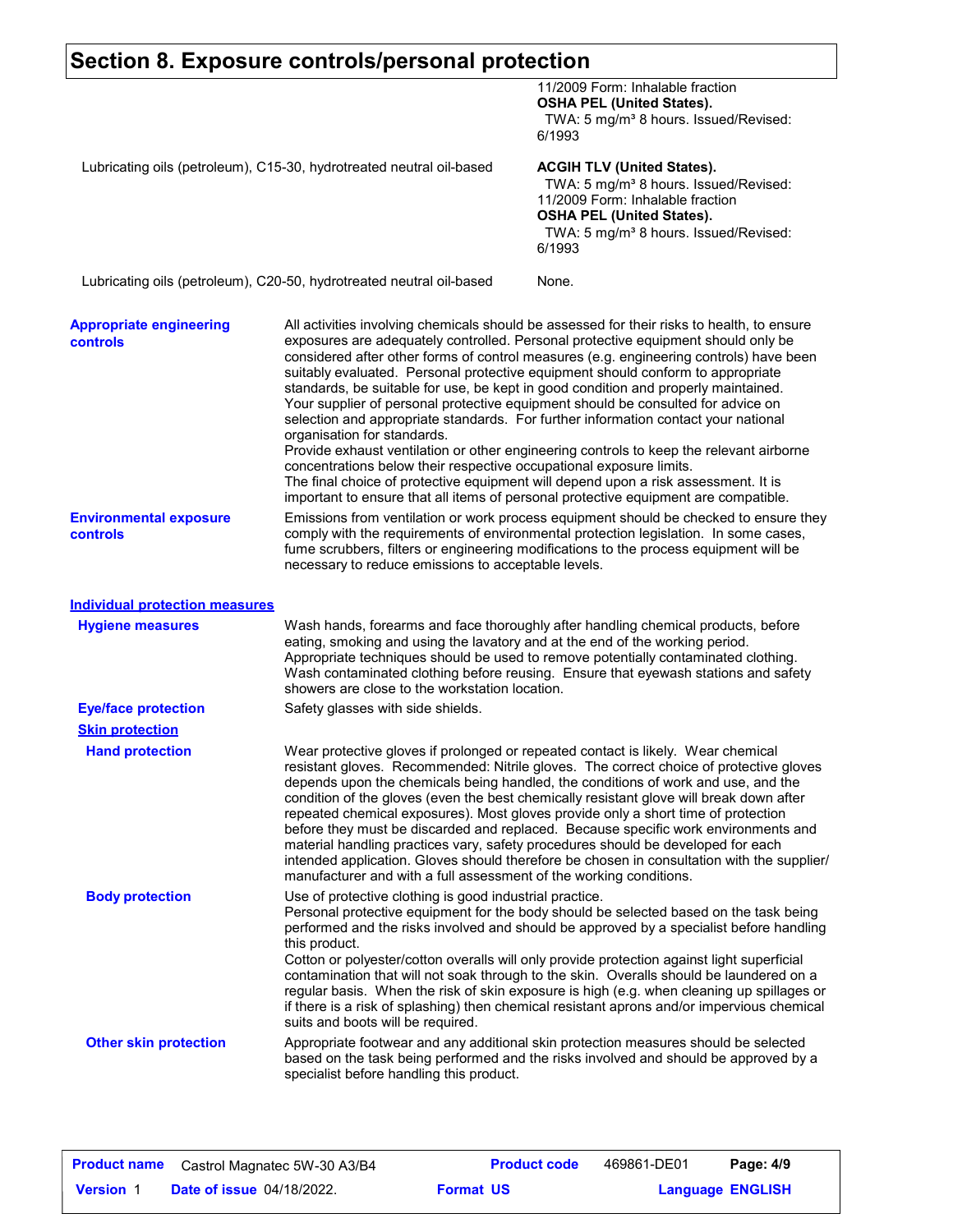### **Section 8. Exposure controls/personal protection**

**Respiratory protection**

**Appearance**

In case of insufficient ventilation, wear suitable respiratory equipment. The correct choice of respiratory protection depends upon the chemicals being handled, the conditions of work and use, and the condition of the respiratory equipment. Safety procedures should be developed for each intended application. Respiratory protection equipment should therefore be chosen in consultation with the supplier/manufacturer and with a full assessment of the working conditions.

# **Section 9. Physical and chemical properties**

The conditions of measurement of all properties are at standard temperature and pressure unless otherwise indicated.

| Appearance                                                        |                                           |                                              |  |
|-------------------------------------------------------------------|-------------------------------------------|----------------------------------------------|--|
| <b>Physical state</b>                                             | Liquid.                                   |                                              |  |
| <b>Color</b>                                                      | Amber.                                    |                                              |  |
| <b>Odor</b>                                                       | Not available.                            |                                              |  |
| <b>Odor threshold</b>                                             | Not available.                            |                                              |  |
| рH                                                                | Not applicable.                           |                                              |  |
| <b>Melting point/freezing point</b>                               | Not available.                            |                                              |  |
| <b>Boiling point, initial boiling</b><br>point, and boiling range | Not available.                            |                                              |  |
| <b>Flash point</b>                                                | -43 $^{\circ}$ C                          | Closed cup: 201°C (393.8°F) [Pensky-Martens] |  |
| <b>Pour point</b>                                                 |                                           |                                              |  |
| <b>Evaporation rate</b>                                           | Not available.                            |                                              |  |
| <b>Flammability</b>                                               | Not applicable. Based on - Physical state |                                              |  |
| Lower and upper explosion<br>limit/flammability limit             | Not available.                            |                                              |  |
| <b>Vapor pressure</b>                                             |                                           | Vapor Pressure at 20°C                       |  |

| Vapor pressure                                    |                                                                                                                                       | Vapor Pressure at 20°C |         |                    |                 | Vapor pressure at 50°C |               |
|---------------------------------------------------|---------------------------------------------------------------------------------------------------------------------------------------|------------------------|---------|--------------------|-----------------|------------------------|---------------|
|                                                   | <b>Ingredient name</b>                                                                                                                | mm Hg                  | kPa     | <b>Method</b>      | mm<br><b>Hg</b> | kPa                    | <b>Method</b> |
|                                                   | Distillates (petroleum),<br>hydrotreated heavy<br>paraffinic                                                                          | < 0.08                 | < 0.011 | <b>ASTM D 5191</b> |                 |                        |               |
|                                                   | Distillates (petroleum),<br>hydrotreated heavy<br>paraffinic                                                                          | < 0.08                 | < 0.011 | <b>ASTM D 5191</b> |                 |                        |               |
|                                                   | Distillates (petroleum),<br>solvent-dewaxed heavy<br>paraffinic                                                                       | < 0.08                 | < 0.011 | <b>ASTM D 5191</b> |                 |                        |               |
|                                                   | Lubricating oils<br>(petroleum), C15-30,<br>hydrotreated neutral oil-<br>based                                                        | < 0.08                 | < 0.011 | <b>ASTM D 5191</b> |                 |                        |               |
|                                                   | Lubricating oils<br>(petroleum), C20-50,<br>hydrotreated neutral oil-<br>based                                                        | < 0.08                 | < 0.011 | <b>ASTM D 5191</b> |                 |                        |               |
| <b>Relative vapor density</b>                     | Not available.                                                                                                                        |                        |         |                    |                 |                        |               |
| <b>Density</b>                                    | $<$ 1000 kg/m <sup>3</sup> (<1 g/cm <sup>3</sup> ) at 15 <sup>°</sup> C                                                               |                        |         |                    |                 |                        |               |
| <b>Solubility</b>                                 | insoluble in water.                                                                                                                   |                        |         |                    |                 |                        |               |
| <b>Partition coefficient: n-</b><br>octanol/water | Not available.                                                                                                                        |                        |         |                    |                 |                        |               |
| <b>Auto-ignition temperature</b>                  | Not available.                                                                                                                        |                        |         |                    |                 |                        |               |
| <b>Decomposition temperature</b>                  | Not available.                                                                                                                        |                        |         |                    |                 |                        |               |
| <b>Viscosity</b>                                  | Kinematic: 73 mm <sup>2</sup> /s (73 cSt) at $40^{\circ}$ C<br>Kinematic: 11.5 to 12.4 mm <sup>2</sup> /s (11.5 to 12.4 cSt) at 100°C |                        |         |                    |                 |                        |               |
| Particle characteristics                          |                                                                                                                                       |                        |         |                    |                 |                        |               |

**Particle characteristics Median particle size** Not applicable.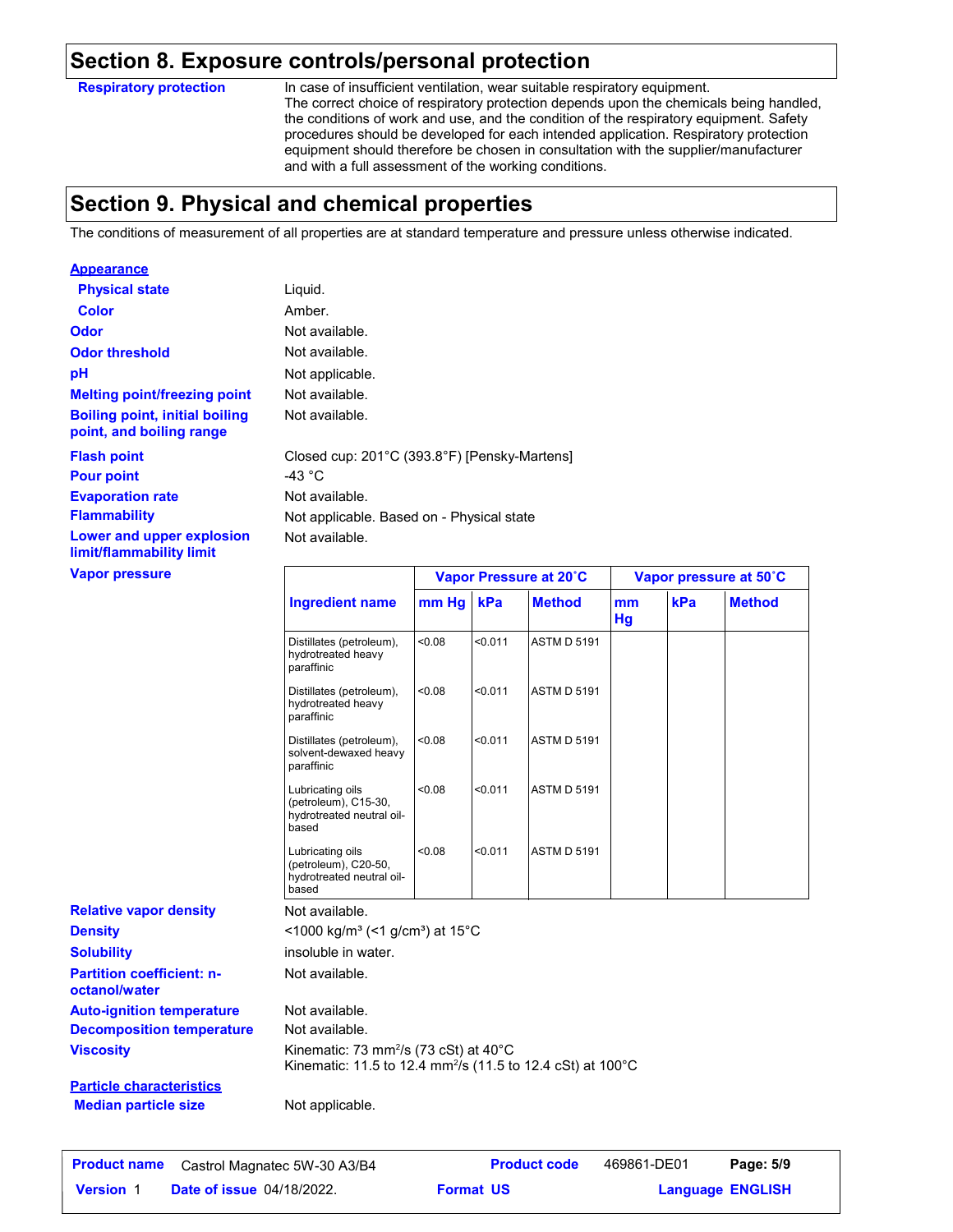# **Section 10. Stability and reactivity**

| <b>Reactivity</b>                                   | No specific test data available for this product. Refer to Conditions to avoid and<br>Incompatible materials for additional information.                                |
|-----------------------------------------------------|-------------------------------------------------------------------------------------------------------------------------------------------------------------------------|
| <b>Chemical stability</b>                           | The product is stable.                                                                                                                                                  |
| <b>Possibility of hazardous</b><br><b>reactions</b> | Under normal conditions of storage and use, hazardous reactions will not occur.<br>Under normal conditions of storage and use, hazardous polymerization will not occur. |
| <b>Conditions to avoid</b>                          | Avoid all possible sources of ignition (spark or flame).                                                                                                                |
| <b>Incompatible materials</b>                       | Reactive or incompatible with the following materials: oxidizing materials.                                                                                             |
| <b>Hazardous decomposition</b><br>products          | Under normal conditions of storage and use, hazardous decomposition products should<br>not be produced.                                                                 |

# **Section 11. Toxicological information**

### **Information on toxicological effects**

| <b>Name</b>                                                          | <b>Result</b>                         |
|----------------------------------------------------------------------|---------------------------------------|
| Distillates (petroleum), hydrotreated heavy paraffinic               | <b>ASPIRATION HAZARD - Category 1</b> |
| Lubricating oils (petroleum), C15-30, hydrotreated neutral oil-based | <b>ASPIRATION HAZARD - Category 1</b> |
| Lubricating oils (petroleum), C20-50, hydrotreated neutral oil-based | <b>ASPIRATION HAZARD - Category 1</b> |

| information on the likely<br>routes of exposure | Routes of entry anticipated: Dermal, innalation.                                                  |
|-------------------------------------------------|---------------------------------------------------------------------------------------------------|
| <b>Potential acute health effects</b>           |                                                                                                   |
| Eye contact                                     | No known significant effects or critical hazards.                                                 |
| <b>Skin contact</b>                             | No known significant effects or critical hazards.                                                 |
| <b>Inhalation</b>                               | Vapor inhalation under ambient conditions is not normally a problem due to low vapor<br>pressure. |
| <b>Ingestion</b>                                | No known significant effects or critical hazards.                                                 |

### **Symptoms related to the physical, chemical and toxicological characteristics**

| Eye contact         | No specific data.                                                                |
|---------------------|----------------------------------------------------------------------------------|
| <b>Skin contact</b> | Adverse symptoms may include the following:<br>irritation<br>dryness<br>cracking |
| <b>Inhalation</b>   | No specific data.                                                                |
| <b>Ingestion</b>    | No specific data.                                                                |

### **Delayed and immediate effects and also chronic effects from short and long term exposure**

| <b>Short term exposure</b>              |                |  |  |  |
|-----------------------------------------|----------------|--|--|--|
| <b>Potential immediate</b><br>effects   | Not available. |  |  |  |
| <b>Potential delayed effects</b>        | Not available. |  |  |  |
| Long term exposure                      |                |  |  |  |
| <b>Potential immediate</b><br>effects   | Not available. |  |  |  |
| <b>Potential delayed effects</b>        | Not available. |  |  |  |
| <b>Potential chronic health effects</b> |                |  |  |  |

|                  | <b>Product name</b> Castrol Magnatec 5W-30 A3/B4 | <b>Product code</b> | 469861-DE01 | Page: 6/9               |  |
|------------------|--------------------------------------------------|---------------------|-------------|-------------------------|--|
| <b>Version 1</b> | <b>Date of issue 04/18/2022.</b>                 | <b>Format US</b>    |             | <b>Language ENGLISH</b> |  |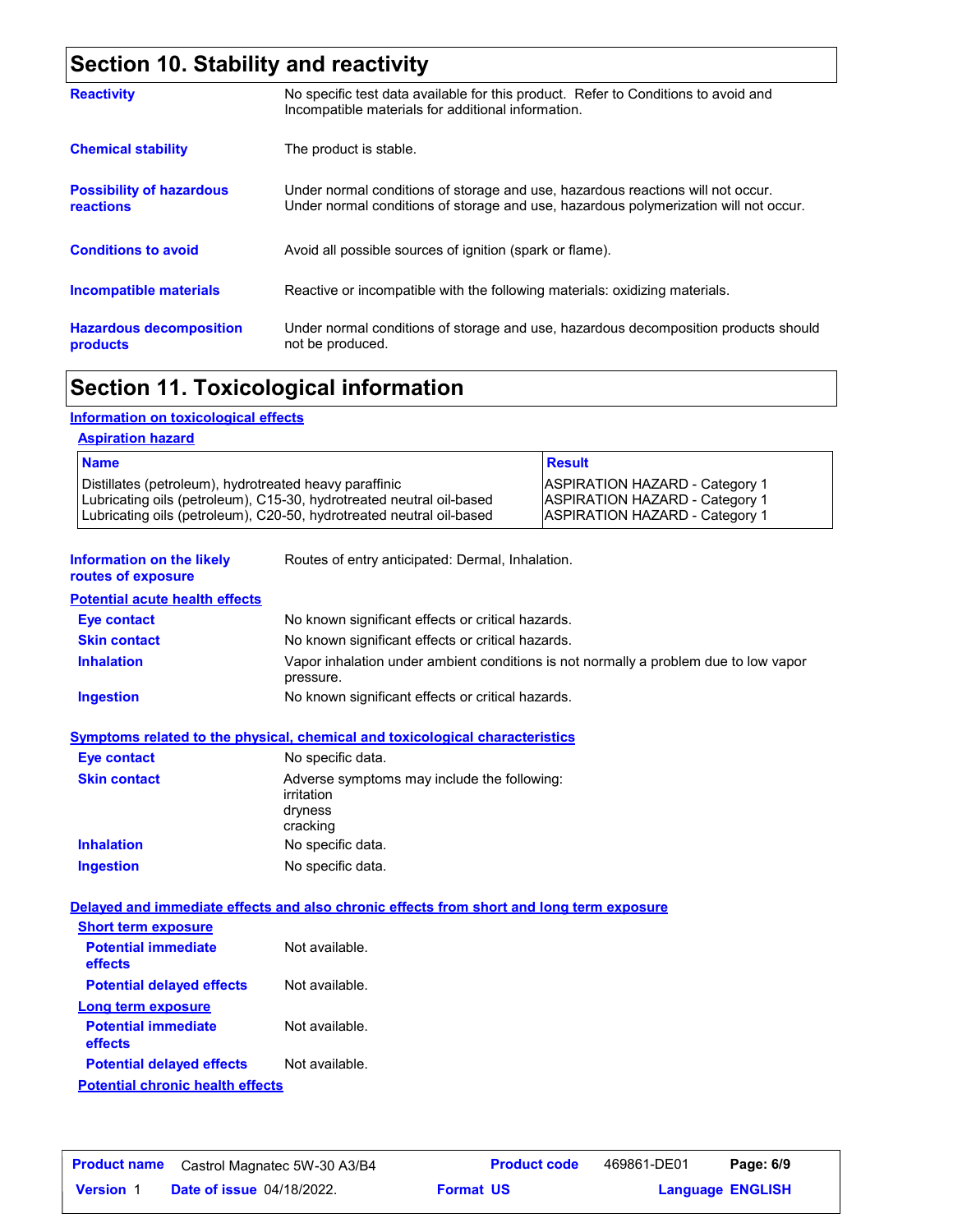# **Section 11. Toxicological information**

| <b>General</b>               | USED ENGINE OILS<br>Combustion products resulting from the operation of internal combustion engines<br>contaminate engine oils during use. Used engine oil may contain hazardous<br>components which have the potential to cause skin cancer. Frequent or prolonged<br>contact with all types and makes of used engine oil must therefore be avoided and a<br>high standard of personal hygiene maintained. |
|------------------------------|-------------------------------------------------------------------------------------------------------------------------------------------------------------------------------------------------------------------------------------------------------------------------------------------------------------------------------------------------------------------------------------------------------------|
| <b>Carcinogenicity</b>       | No known significant effects or critical hazards.                                                                                                                                                                                                                                                                                                                                                           |
| <b>Mutagenicity</b>          | No known significant effects or critical hazards.                                                                                                                                                                                                                                                                                                                                                           |
| <b>Teratogenicity</b>        | No known significant effects or critical hazards.                                                                                                                                                                                                                                                                                                                                                           |
| <b>Developmental effects</b> | No known significant effects or critical hazards.                                                                                                                                                                                                                                                                                                                                                           |
| <b>Fertility effects</b>     | No known significant effects or critical hazards.                                                                                                                                                                                                                                                                                                                                                           |

### **Numerical measures of toxicity**

**Acute toxicity estimates**

Not available.

# **Section 12. Ecological information**

### **Toxicity**

No testing has been performed by the manufacturer.

### **Persistence and degradability**

Expected to be biodegradable.

### **Bioaccumulative potential**

This product is not expected to bioaccumulate through food chains in the environment.

| <u>Mobility in soil</u>                                 |                                                                                                                           |
|---------------------------------------------------------|---------------------------------------------------------------------------------------------------------------------------|
| <b>Soil/water partition</b><br><b>coefficient (Koc)</b> | Not available.                                                                                                            |
| <b>Mobility</b>                                         | Spillages may penetrate the soil causing ground water contamination.                                                      |
| <b>Other adverse effects</b>                            | No known significant effects or critical hazards.                                                                         |
| <b>Other ecological information</b>                     | Spills may form a film on water surfaces causing physical damage to organisms. Oxygen<br>transfer could also be impaired. |

# **Section 13. Disposal considerations**

| <b>Disposal methods</b> | The generation of waste should be avoided or minimized wherever possible. Significant<br>quantities of waste product residues should not be disposed of via the foul sewer but<br>processed in a suitable effluent treatment plant. Dispose of surplus and non-recyclable<br>products via a licensed waste disposal contractor. Disposal of this product, solutions<br>and any by-products should at all times comply with the requirements of environmental<br>protection and waste disposal legislation and any regional local authority requirements.<br>Waste packaging should be recycled. Incineration or landfill should only be considered<br>when recycling is not feasible. This material and its container must be disposed of in a<br>safe way. Empty containers or liners may retain some product residues. Avoid dispersal |
|-------------------------|------------------------------------------------------------------------------------------------------------------------------------------------------------------------------------------------------------------------------------------------------------------------------------------------------------------------------------------------------------------------------------------------------------------------------------------------------------------------------------------------------------------------------------------------------------------------------------------------------------------------------------------------------------------------------------------------------------------------------------------------------------------------------------------------------------------------------------------|
|                         | of spilled material and runoff and contact with soil, waterways, drains and sewers.                                                                                                                                                                                                                                                                                                                                                                                                                                                                                                                                                                                                                                                                                                                                                      |

| <b>Product name</b> | Castrol Magnatec 5W-30 A3/B4     | <b>Product code</b> | 469861-DE01             | Page: 7/9 |  |
|---------------------|----------------------------------|---------------------|-------------------------|-----------|--|
| <b>Version 1</b>    | <b>Date of issue 04/18/2022.</b> | <b>Format US</b>    | <b>Language ENGLISH</b> |           |  |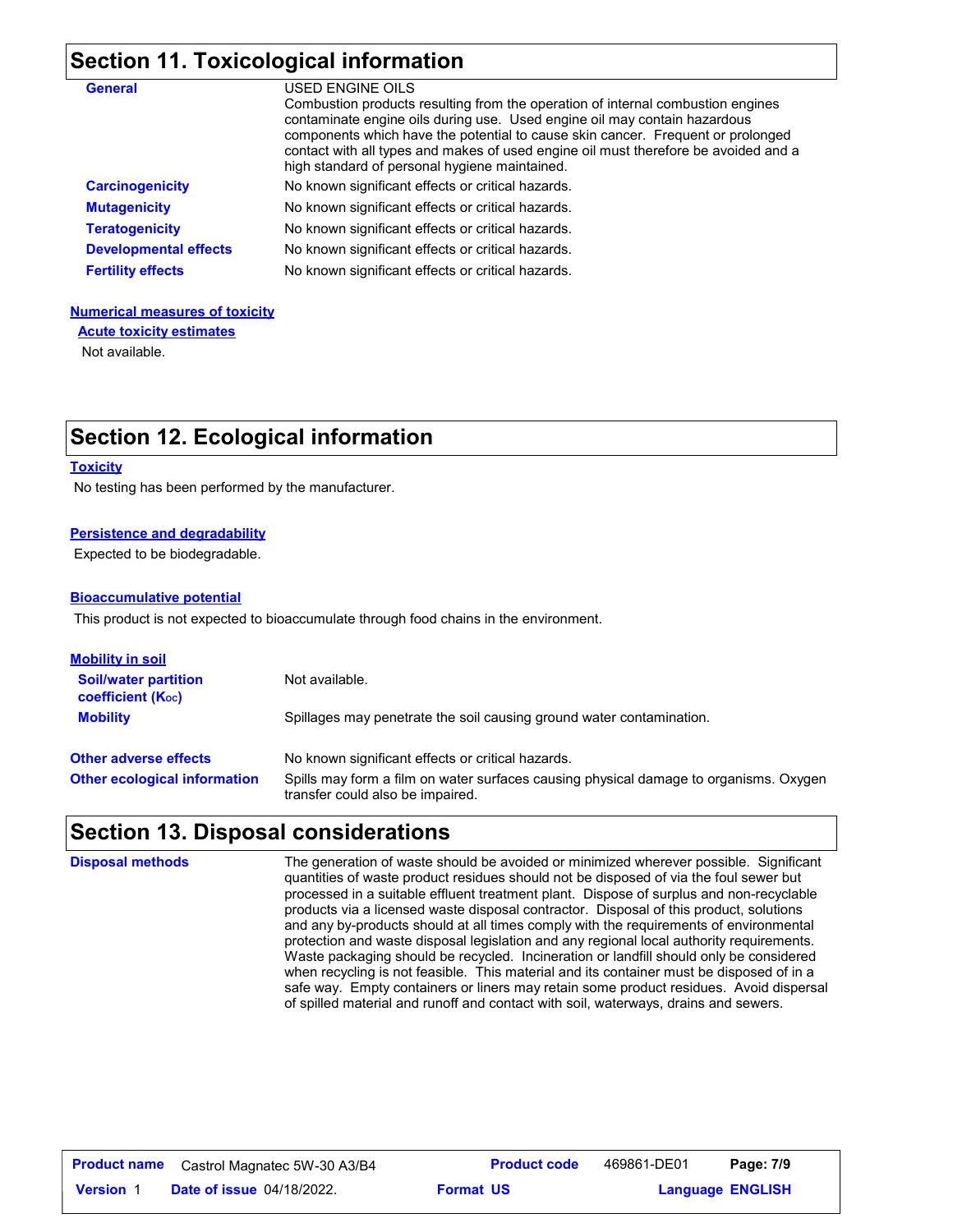# **Section 14. Transport information**

|                                      | <b>DOT Classification</b> | <b>TDG Classification</b> | <b>IMDG</b>              | <b>IATA</b>    |
|--------------------------------------|---------------------------|---------------------------|--------------------------|----------------|
| <b>UN number</b>                     | Not available.            | Not available.            | Not regulated.           | Not regulated. |
| <b>UN proper</b><br>shipping name    | Not available.            | Not available.            |                          |                |
| <b>Transport</b><br>hazard class(es) | Not available.            | Not available.            |                          |                |
| <b>Packing group</b>                 | $\overline{a}$            | $\overline{\phantom{0}}$  | $\overline{\phantom{0}}$ | ۰              |
| <b>Environmental</b><br>hazards      | No.                       | No.                       | No.                      | No.            |
| <b>Additional</b><br>information     |                           |                           |                          |                |

**Special precautions for user** Not available.

**Transport in bulk according to IMO instruments**

**Japan inventory (CSCL) Korea inventory (KECI) Philippines inventory** 

**(PICCS)**

# **Section 15. Regulatory information**

Not available.

| <b>U.S. Federal regulations</b>               |                                                                                                                                                                                                        |
|-----------------------------------------------|--------------------------------------------------------------------------------------------------------------------------------------------------------------------------------------------------------|
| <b>United States inventory</b><br>(TSCA 8b)   | All components are active or exempted.                                                                                                                                                                 |
| <b>SARA 302/304</b>                           |                                                                                                                                                                                                        |
| <b>Composition/information on ingredients</b> |                                                                                                                                                                                                        |
| No products were found.                       |                                                                                                                                                                                                        |
| <b>SARA 311/312</b>                           |                                                                                                                                                                                                        |
| <b>Classification</b>                         | Not applicable.                                                                                                                                                                                        |
| <b>SARA 313</b>                               |                                                                                                                                                                                                        |
| <b>Form R - Reporting</b><br>requirements     | This product does not contain any hazardous ingredients at or above regulated<br>thresholds.                                                                                                           |
| <b>Supplier notification</b>                  | This product does not contain any hazardous ingredients at or above regulated<br>thresholds.                                                                                                           |
| <b>State regulations</b>                      |                                                                                                                                                                                                        |
| <b>Massachusetts</b>                          | The following components are listed: OIL MIST, MINERAL; OIL MIST, MINERAL; OIL<br>MIST, MINERAL; OIL MIST, MINERAL; OIL MIST, MINERAL                                                                  |
| <b>New Jersey</b>                             | The following components are listed: MINERAL OIL (UNTREATED and MILDLY<br>TREATED)                                                                                                                     |
| <b>Pennsylvania</b>                           | None of the components are listed.                                                                                                                                                                     |
| <b>California Prop. 65</b>                    |                                                                                                                                                                                                        |
|                                               | A WARNING: This product can expose you to Methanol, which is known to the State of California to cause birth defects<br>or other reproductive harm. For more information go to www.P65Warnings.ca.gov. |
| <b>Other regulations</b>                      |                                                                                                                                                                                                        |
| <b>Australia inventory (AIIC)</b>             | All components are listed or exempted.                                                                                                                                                                 |
| <b>Canada inventory</b>                       | All components are listed or exempted.                                                                                                                                                                 |
| <b>China inventory (IECSC)</b>                | All components are listed or exempted.                                                                                                                                                                 |

At least one component is not listed. All components are listed or exempted. All components are listed or exempted.

**Date of issue** 04/18/2022. **Version** 1 **Format Language**

**Product name** Castrol Magnatec 5W-30 A3/B4 **Product code** 469861-DE01 **Page: 8/9**

**Format US** 

**Language ENGLISH** 

469861-DE01